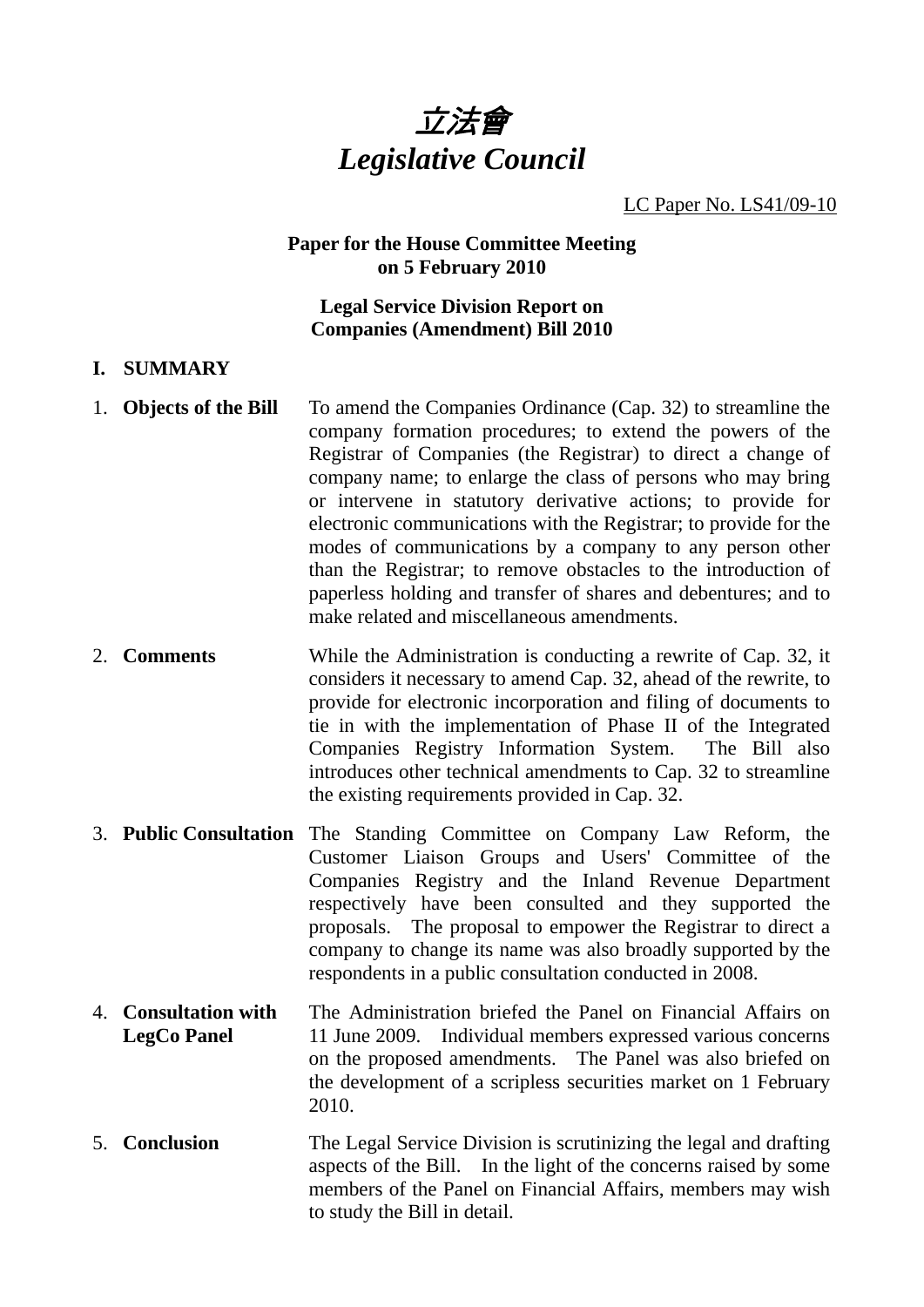#### **II. REPORT**

#### **Objects of the Bill**

 To amend the Companies Ordinance (Cap. 32) (the Ordinance) and its subsidiary legislation to streamline the company formation procedures; to extend the powers of the Registrar of Companies to direct a change of company name; to enlarge the class of persons who may bring or intervene in statutory derivative actions under Part IVAA of the Ordinance; to provide for electronic communications with the Registrar; to provide for the modes of communications by a company to any person other than the Registrar; to remove obstacles to the introduction of paperless holding and transfer of shares and debentures; and to make related and miscellaneous amendments to the Ordinance and its subsidiary legislation and the Securities and Futures Ordinance (Cap. 571).

#### **LegCo Brief Reference**

2. File ref.: C2/1/72(2009) issued by the Financial Services and the Treasury Bureau on 20 January 2010.

#### **Date of First Reading**

3. 3 February 2010.

#### **Comments**

#### Background

4. The Ordinance is one of the largest and most complex piece of legislation in Hong Kong with 367 sections and 24 schedules. The Standing Committee on Company Law Reform (SCCLR) was formed in January 1984 to advise the Financial Secretary on necessary amendments to the Ordinance as and when experience shows such amendments were required. In February 2000, SCCLR published "The Report of the Standing Committee on Company Law Reform on the Recommendations of a Consultancy Report of the Review of the Hong Kong Companies Ordinance" (the SCCLR Report). Although many recommendations of the SCCLR Report have been implemented through a number of amendment bills over the past few years, the Administration considers that piecemeal amendments to the Ordinance are no longer desirable. Instead, a complete rewrite and restructuring of the Ordinance is necessary to enhance the attractiveness and competitiveness of Hong Kong as a major international business and financial centre and to modernize Hong Kong's company law in the light of the experiences of comparable common law jurisdictions.

5. In mid-2006, a dedicated Companies Bill Team was set up to take forward the rewrite exercise. Given the extensive nature of the rewrite exercise, the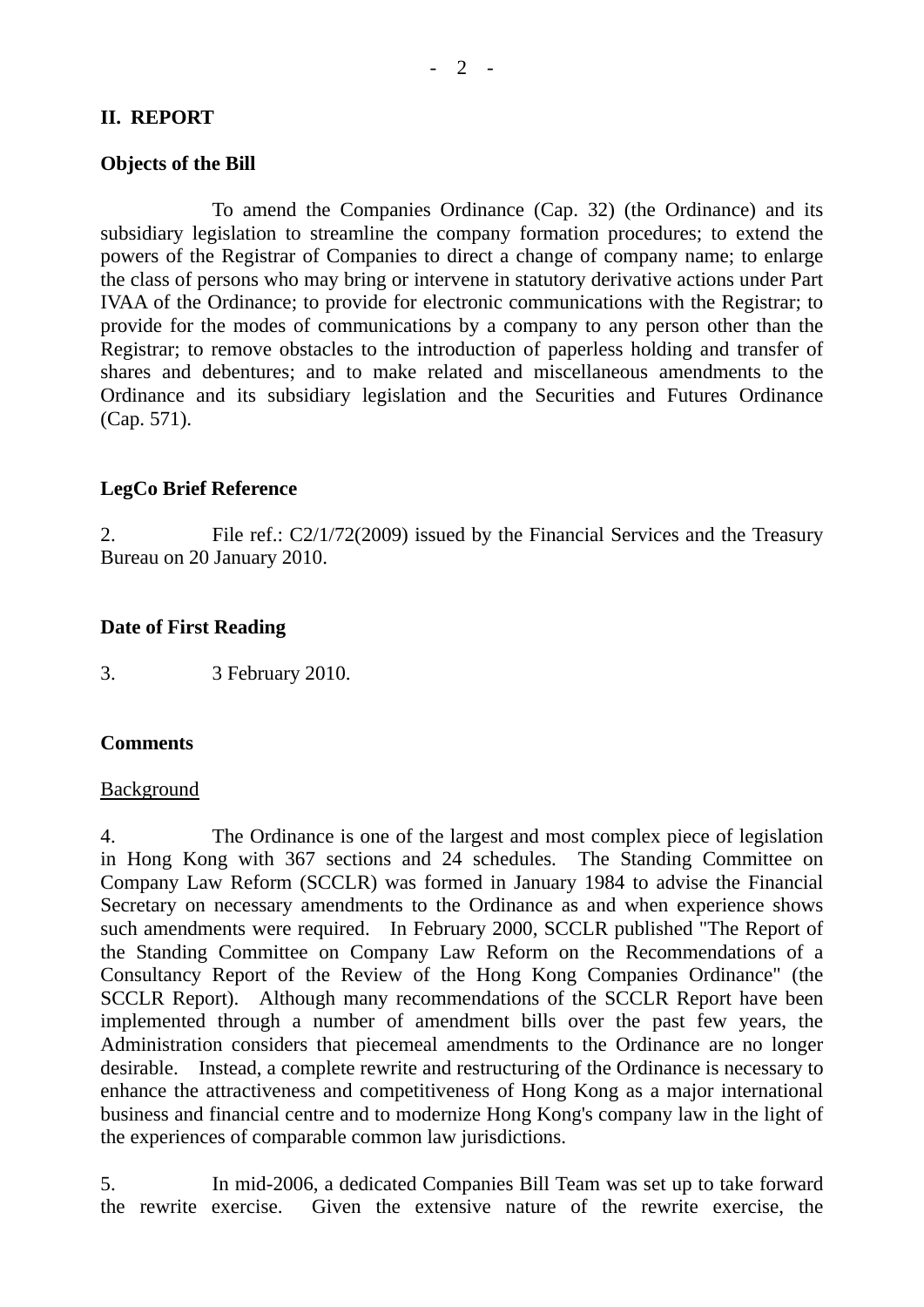Administration has adopted a phased approach by tackling the core company provisions which affect the daily operation of live companies in Hong Kong in Phase I. The winding-up and insolvency-related provisions, which are mainly administered by the Official Receiver's Office, will be reviewed in Phase II of the rewrite. The Administration aims to introduce the Companies Bill into the Legislative Council by the end of 2010.

6. The Administration is separately working on legislative amendments to the Ordinance ahead of the introduction of the Companies Bill. These amendments, which are contained in the Companies (Amendment) Bill 2010 (the Bill), relate to electronic incorporation and filing of documents and other technical amendments. These amendments are summarized in the following paragraphs.

# Electronic company registration and streamlined company name approval regime

7. According to the Administration, the Companies Registry (CR) is developing Phase II of the Integrated Companies Registry Information System (ICRIS II) which is expected to come on stream in late 2010 or early 2011. ICRIS II will enable on-line applications for company registration and filing of company documents. To tie in with the implementation of ICRIS II, the following amendments are proposed:

- (a) clauses 3 to 5 of the Bill seek to provide for a streamlined company formation procedure for the purpose of electronic registration, which will remove the attestation requirements for the signing of memorandum of association and articles of association by a founder member and to reduce the number of founder members required to sign an incorporation form from two to one;
- (b) clause 5 also seeks to require additional particulars to be given in an incorporation form under section 14A(2) of the Ordinance and to empower the Financial Secretary to amend that subsection by order published in the Gazette;
- (c) clauses 22 and 23 seek to provide for the signature requirement of certain documents if they are delivered to the Registrar in electronic form and to provide for the documents to be delivered to the Registrar by authorized representatives;
- (d) clauses 24 and 25 seek to provide for electronic communications with the Registrar, including the delivery of documents and forms to the Registrar in electronic form and the signing of the documents using digital signature or password; and
- (e) clause 27 seeks to empower the Registrar to issue certificates in any form including electronic form.

8. As a related matter, clauses 9 to 11 of the Bill seek to expedite the company name approval process. Under the proposed procedures, a company name will be accepted for registration instantaneously if it satisfies certain preliminary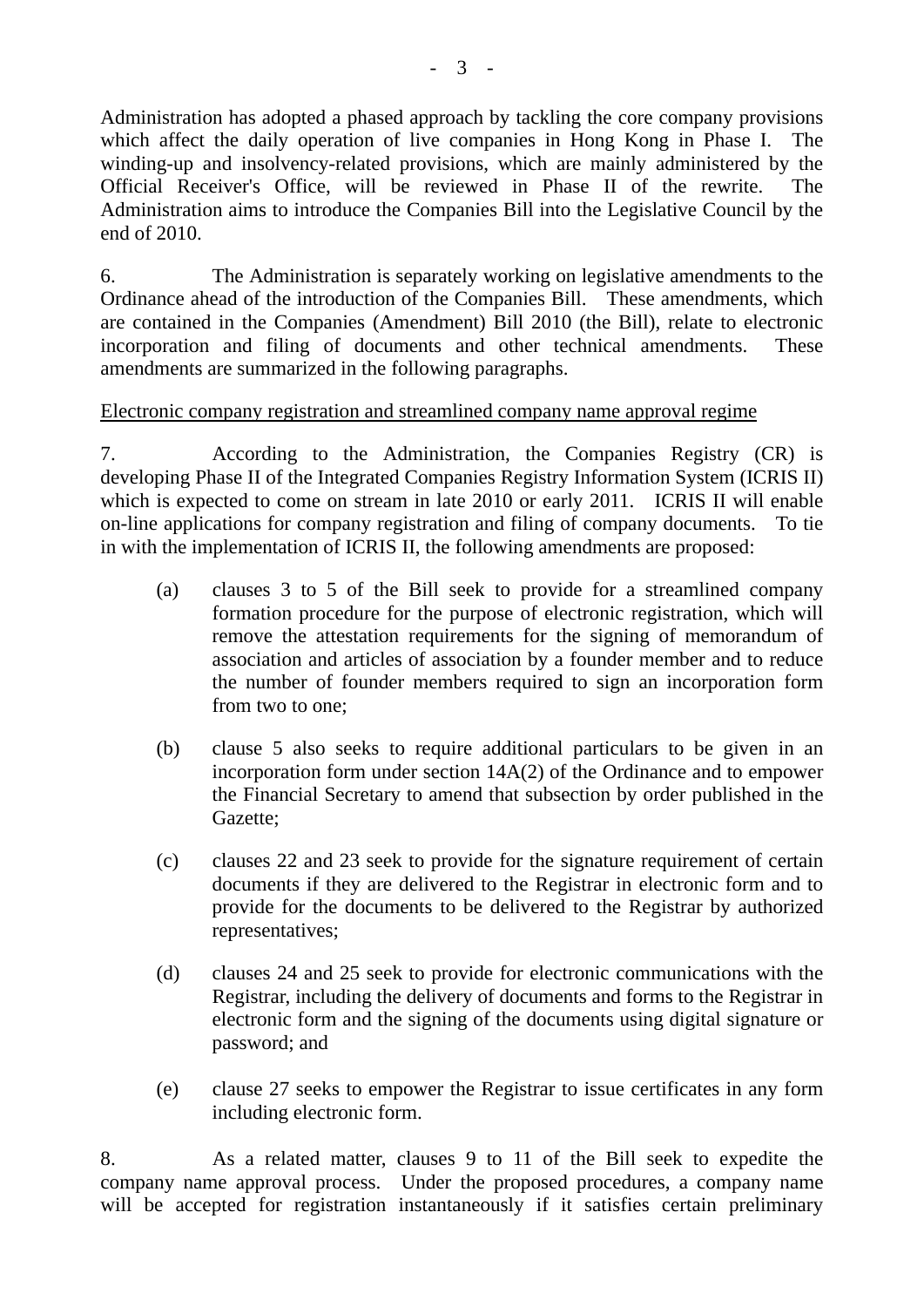requirements, namely, that it is not identical to another name on the register and does not contain certain specified words or expressions. Thereafter, if the company's name is found to be objectionable, the Registrar is empowered to direct the company in question to change its name within a specified period. The Registrar is also empowered to act pursuant to court orders to direct a shadow company to change its name. Clause 12 seeks to empower the Registrar to replace a company's name by its registration number if it fails to comply with the Registrar's direction to change its name. According to paragraph 3 of the LegCo Brief, the revised procedures will shorten the processing time for company incorporation from four working days to one day.

## Electronic and website communications

9. Amendments have recently been made to Rule 2.07A of the Main Board Listing Rules (the Listing Rules) of the Hong Kong Exchanges and Clearing Limited (HKEx) to allow a listed issuer to send corporate communications to its shareholders by making them available on the listed issuer's website if the shareholders agree, or are deemed to have so agreed. Since there are currently no similar provisions in the Ordinance, Hong Kong-incorporated listed companies are not able to make use of such mode of communication.

10. Clause 31 of the Bill seeks to add new provisions to the Ordinance to enable communications by a company to any person other than the Registrar to be sent in electronic form or by means of website. It also provides rules that govern such communications (e.g. electronic communications can be made upon the recipient's agreement and to an address specified by the recipient, period of time specified for the information or document to be made available on the website, etc.) and retains the right of the recipient to request hard copies of the documents or information free of charge.

## Exempting listed companies from giving notice of closure of register of members by advertisement in a newspaper

11. Section 99(1) of the Ordinance requires a company incorporated in Hong Kong to give notice of closure of its register of members or debenture holders by advertisement in a newspaper. However, Rules 2.07C and 13.66 of the Listing Rules require a listed company to publish its notice of closure of register of members on HKEx's website instead of in a newspaper. As a result, a listed company incorporated in Hong Kong has to publish its notice of closure of register of members both in a newspaper and on the HKEx's website.

12. Clause 53 of the Bill seeks to streamline the requirements by allowing Hong Kong-incorporated listed companies to give notice of closure of registers of members or debenture holders in accordance with the Listing Rules or by advertisement in a newspaper.

## Multiple statutory derivative actions

13. The statutory derivative action (SDA) procedure under Part IVAA of the Ordinance allows a member of a company to bring an action or intervene in the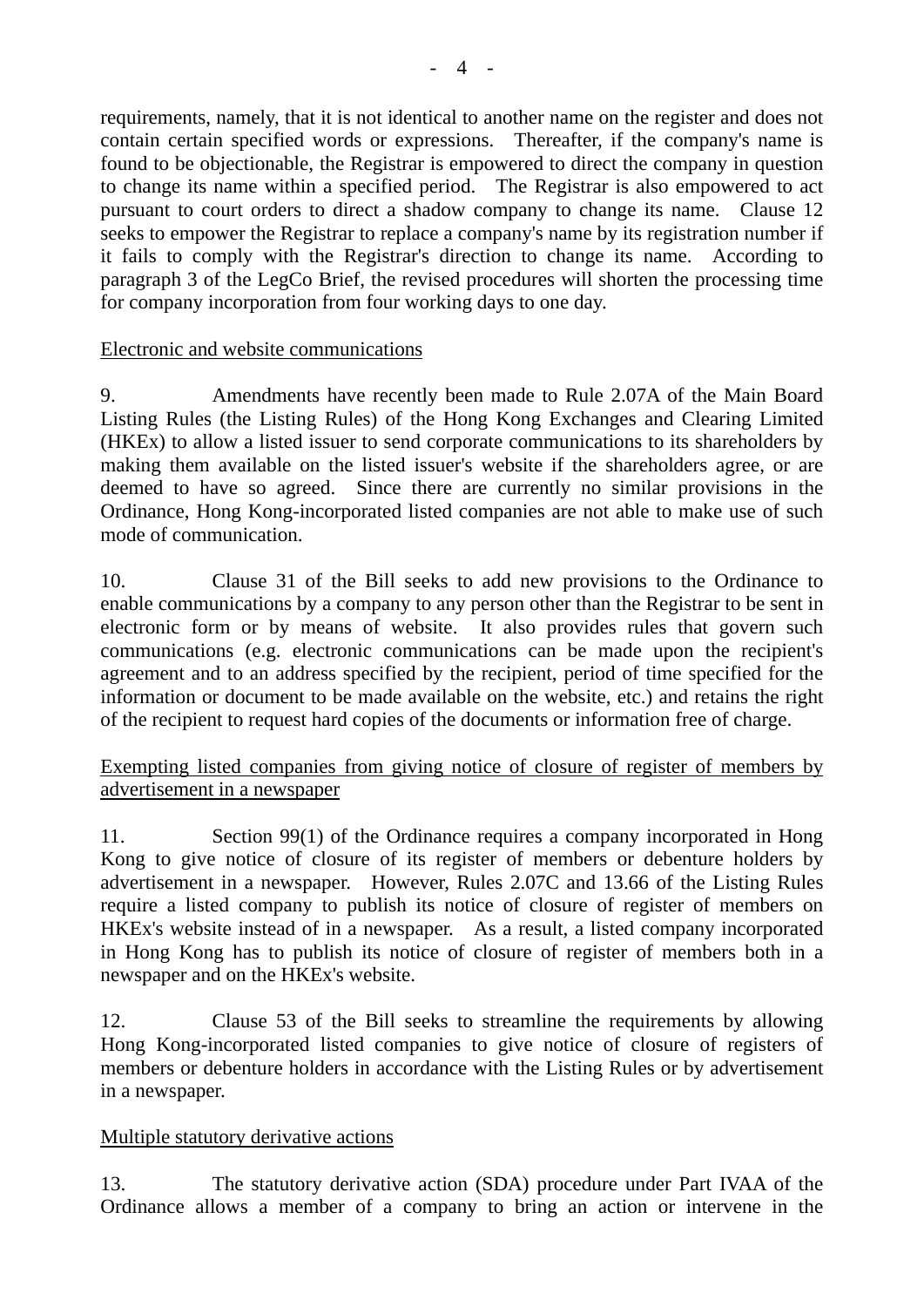proceedings on behalf of the company in respect of misfeasance committed against the company. Unlike some overseas jurisdictions where members of a related company of the company in question have similar rights under their law, section 168BC(1) of the Ordinance only gives members of the company a right to seek leave to commence a SDA, i.e. only "simple" derivative actions as opposed to "multiple" derivative actions (i.e. allowing a member of a related company to commence or intervene in SDA on behalf of the company) can be taken. It is noted that in a recent court case<sup>1</sup>, both the Court of Appeal and the Court of Final Appeal ruled that a "multiple" derivative action is maintainable in Hong Kong under the common law and considered it appropriate for section 168BC of the Ordinance to be extended to cover "multiple" SDA.

14. To further enhance the protection of the interests of minority shareholders, clauses 14 to 20 of the Bill seek to amend the Ordinance to expand the scope of SDA to enable a member of a related company of a specified corporation to bring or intervene in proceedings against a specified corporation.

## Technical amendments paving the way for paperless holding and transfer of shares or debentures

15. Clauses 36 to 47 of the Bill seek to introduce technical amendments to the Ordinance to remove, or provide exceptions to, the limitations arising from provisions that compel the use of paper documents of title and paper instruments of transfer in relation to shares and debentures. Clause 48 is a related amendment to the Securities and Futures Ordinance (Cap. 571).

16. According to paragraph 10 of the LegCo Brief, the Securities and Futures Commission (SFC) is currently working with the HKEx and the Federation of Share Registrars (FSR) on a proposed operational model for implementing a paperless market and have issued a consultation paper on the proposed model on 30 December 2009. The Administration intends to bring the proposed amendments into operation only when the market is ready to implement a paperless model.

# Other amendments

17. Other clauses of the Bill seek to make minor amendments and to rectify textual discrepancies.

# Commencement

18. The Bill, if enacted, will come into operation on a day to be appointed by the Secretary for Financial Services and the Treasury by notice published in the Gazette.

# **Public Consultation**

19. According to paragraph 23 of the LegCo Brief, SCCLR has been consulted and it supported the proposals. The CR and the Inland Revenue Department (IRD)

 $\overline{a}$ <sup>1</sup> *Waddington Ltd. v Chan Chun Hoo* [2006] 2 HKLRD 896; (2008) 11 HKCFAR 370